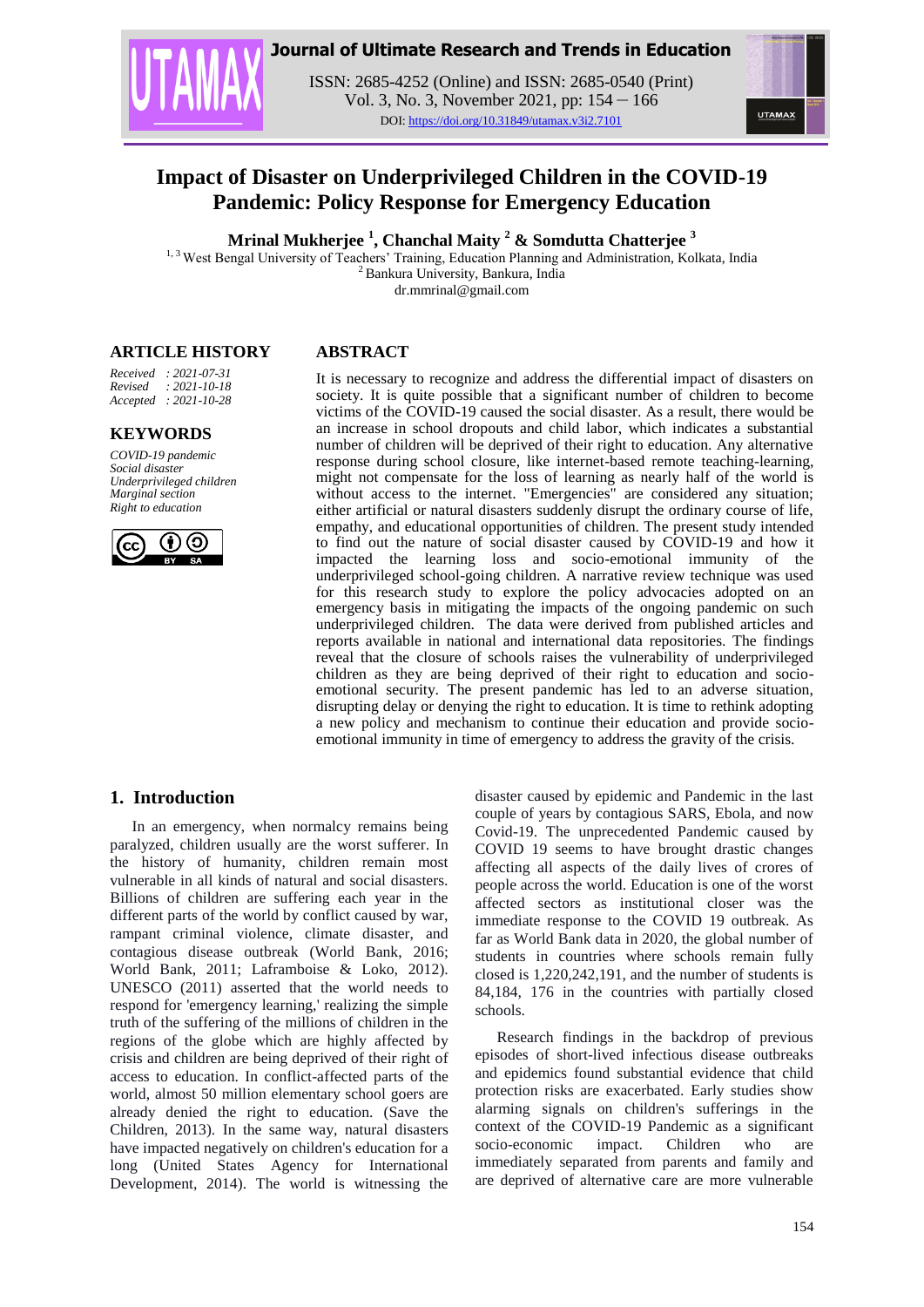(UNICEF, 2020a). The marginalized section was facing dire consequences and other crises during this period of the Pandemic, and such social fragility needs to be handled carefully with much care and state responsibility (UNESCO & CDMRP, 2020).

COVID-19 Pandemic has already created a situation that puts children and adolescents at various risks, millions of them including their wellbeing and safety with the exploitation of gender-based violence, abusive and negligent treatment, social exclusion, and often the separation of children from caregivers. In recent pre-COVID years, adolescents' mental disorders and psychosocial disabilities have been increasingly recognized as global development issues (Mukherjee, 2020). The previous experience of epidemic exhibited that adolescent girls are disproportionally affected in such extreme emergencies. School closures as a response to contagious disease outbreaks deny access to educational facilities and are also being deprived of minimum healthcare services. While going through trauma and stress, the children are being deprived of livelihoods, and they are forced out of any social support system. Quarantine, lockdown, and subsequent disruptions of earning and wages due to COVID-19 caused the Pandemic to impact the children and their families of the marginal section to a higher degree. Withdrawal of emergency services has further dismantled the stability of this section of people who were already suffering from the inadequacy of resources and marked by poverty. Measures like movement restrictions shutting down public transport have further dented their income and thrown many as jobless. Most importantly, school closure indulges social isolation, delinking from a social service support system for such marginalized children as programs like 'direct cash transfer' and 'direct food transfer' also hampered to some extent. Then the stress level of home climate has further aggravated the degree of domestic abuse, conflicts, and violence led to civil unrest (UNICEF, 2020b).

In the Pandemic, as migrant workers earn less in a compulsive situation due to business closure and economic slowdown, their families suffer. Previous research of the earlier recession proved that it considerably cut remittances in most of the courtiers affected. Here it is worth noting that forty-one of the Asian financial crisis studies have shown that remittances support family businesses while supporting education and preventing child work (Yang, 2008). In earlier cases of a social disaster, the value of the financial contribution of a child may be reduced by the forced return of these migrant workers, or the commitment of children in the employment could increase if new resources, protocols, and technologies were brought to the home by the mobile workforce (Dinkelman et al. 2016). The gender perspective of such a crisis period is crucial to societal design as children usually work by their mother's side.

When a mother is absent from home, her children are less likely to work than when the economically active mother is present (Acosta, 2011). According to a recent study in Nepal, the sudden shutdown of brick kilns and subsequent lack of transportation left approximately 12,000 people, including 2,000 children, stranded for a long period and forced to suffer intensely. According to sources, about 1359 children had returned from Kenya, Lebanon, Mozambique, Saudi Arabia, and Sudan as part of public health responses to COVID-19 as of June 2020. (ILO & UNICEF, 2020). Legally working adolescents having age between 15-18 years are already going through a highly stressful situation. Approximately 63% of India's child labor workforce are aged 15-18 are employed in hazardous work (Save the Children, 2016). In the context of minimizing force and other restrictions to compensate the rate of production during COVID-19, in many cases, the working hours have been extended to 12 hours a day. So the adolescent workforce is compelled to work for more than standard time with a lower rate of income. According to the Global Multidimensional Poverty Index 2018, published by the University of Oxford (Oxford Poverty and Human Development Initiative, 2018), India still has 156 million children under poverty, amongst which 27.1%, around one in four, are younger than ten years. No doubt such dismantled socio-economic situation will further severely affect the Indian children by the COVID-19 Pandemic.

Governments worldwide have kept close educational institutions as an immediate response to break the epidemiological cycle of the COVID-19 Pandemic. According to the data of UNICEF, globally, 214 million students from early childhood care education to higher secondary education in 23 countries have missed at least three-quarters of classroom instruction time since March 2020. Of these 214 million students, 168 million in 14 countries missed almost all classroom instruction due to school closures (UNICEF, 2021). Overall, about 43% of schools are closed partially or fully for face-to-face instruction, including in India.

The education as suffering as a result of the institutional shutdown was regarded as a distortion, and it was thus deemed an emergent situation. (Reimers and Schleicher, 2020). In tune with the global pattern of immediate response in India, nationwide school closure was imposed by the relevant Union Government authority and respective state government authority. Approximately 32 crore students are affected in India only, with 15.8 crores being female and the rest being male. Upholding the right of such learners in its policy advocacy, UNESCO appealed to all the countries to engage a wide variety of ways to continue learning teaching either with high tech or low tech or even without involving technology as possible considering the ground-level reality.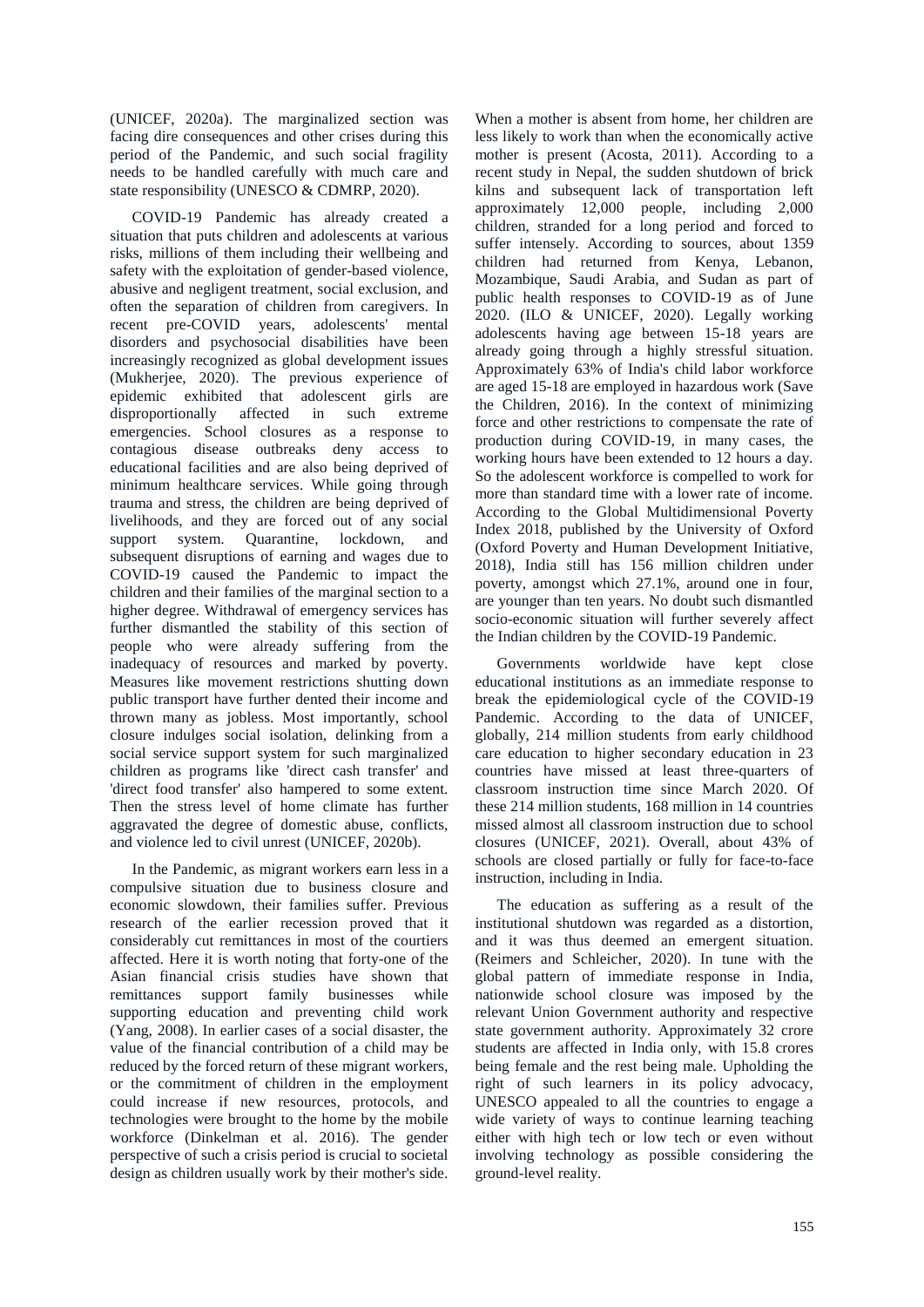It was pretty impossible to reach all the learners at the school level while strict social isolation was imposed and the school remained closed. So, the expectation and situation were quite contradictory. Online emergency remote learning teaching appears as a practical solution despite the ground reality where half of the world is without access to internet facilities. As per UNESCO estimations, nearly twothirds of the school-level learners are denied such facilities globally. In the backdrop of the above context, the study examined the objectives mentioned here.

Due to the Pandemic mediated economic downturn, household income losses will be caused, and more children will be forced into dangerous and exploitative jobs. Those children who are already engaged in such an effort could be further exploited. Gender disparities will be a significant concern, and other inequalities within families can become acute. Girls of a tender age may be put under pressure to do further household work and external work. As school closures are extended from time to time, household engagement is enhanced further.

The global community must keep in mind that the scale and depth of the impact of the COVID 19 mediated social disaster are not comparable with any such previous crisis. Its magnitude is more significant than we anticipated, and it may cause social harm in novel ways. If such newer injuries are not sought, identified, and addressed, society may suffer for a long time, and the global aspiration of inclusiveness will lag far behind. As of now, there are some impact studies available that have focused only on a few aspects, and some policy instruments have been adopted as emergency response without studying feasibility and efficacy. So, it is high time to analyze the gravity of the crisis more holistically and address the emergency to protect children from the disaster of a COVID-19 mediated pandemic.

The present narrative review, in that sense, is unique in that it explores the impact of policy responses to sketch an overall picture of social disaster. Such an endeavor of analyzing the nature of the effects of the current Pandemic mediated social disaster and related responses would be an instrumental template to address the future crisis and related policy-level challenges.

1) The present study seeks to determine the nature of social disaster in the context of education caused by the COVID-19 Pandemic.

- 2) The present study seeks to find out how this Pandemic mediated social disaster impacted the learning loss of the underprivileged school-going children.
- 3) The present study seeks to determine how this Pandemic mediated social disaster impacted the socio-emotional immunity of the underprivileged school-going children.
- 4) The study also intended to identify and analyze the policy response adopted by international and national agencies to mitigate the negative impact of the Pandemic mediated social disaster.

# **2. Method**

A narrative review technique was used in the research (Demiris et al., 2019; Fins et al., 2000). The articles explored in this literature study were chosen based on the research's direction from two preceding research repository groups: for policy papers, UNESCO, UNICEF, and World repository (e.g., World Bank) along with the official website of the relevant department of Government of India, and education-specific databases, Google Scholar repository; particularly SCOPUS, Web of Science, and JSTOR. A few key phrases were chosen to locate publications in the 'Google search' relevant to the present study's goal during the search.

As such, the key-words were 'COVID-19 as a social disaster, 'policy response to mitigate ate impact of COVID-19 on children', 'policy on emergency learning during pandemic' OR "policy on online learning or virtual learning during COVID-19, **'**State of underprivileged children in COVID-19 pandemic', and 'socio-emotional impacts underprivileged get school-going children during COVID-19'.

Finally, the articles from research reviews and other works that have been published not more than fifteen years were chosen and scanned to locate articles from additional databases that may have been missing and omitted in the preliminary searches (Corry and Stella, 2018). There are a total of 60 titles that are relevant and fulfill the selection criteria. All duplicates were deleted once the search was completed. Ultimately, 28 research papers were finalized (refer to Table 1) to meet the study's objectives. The data was analyzed by reading the abstract (for scanning purposes) and the entire article (for final research).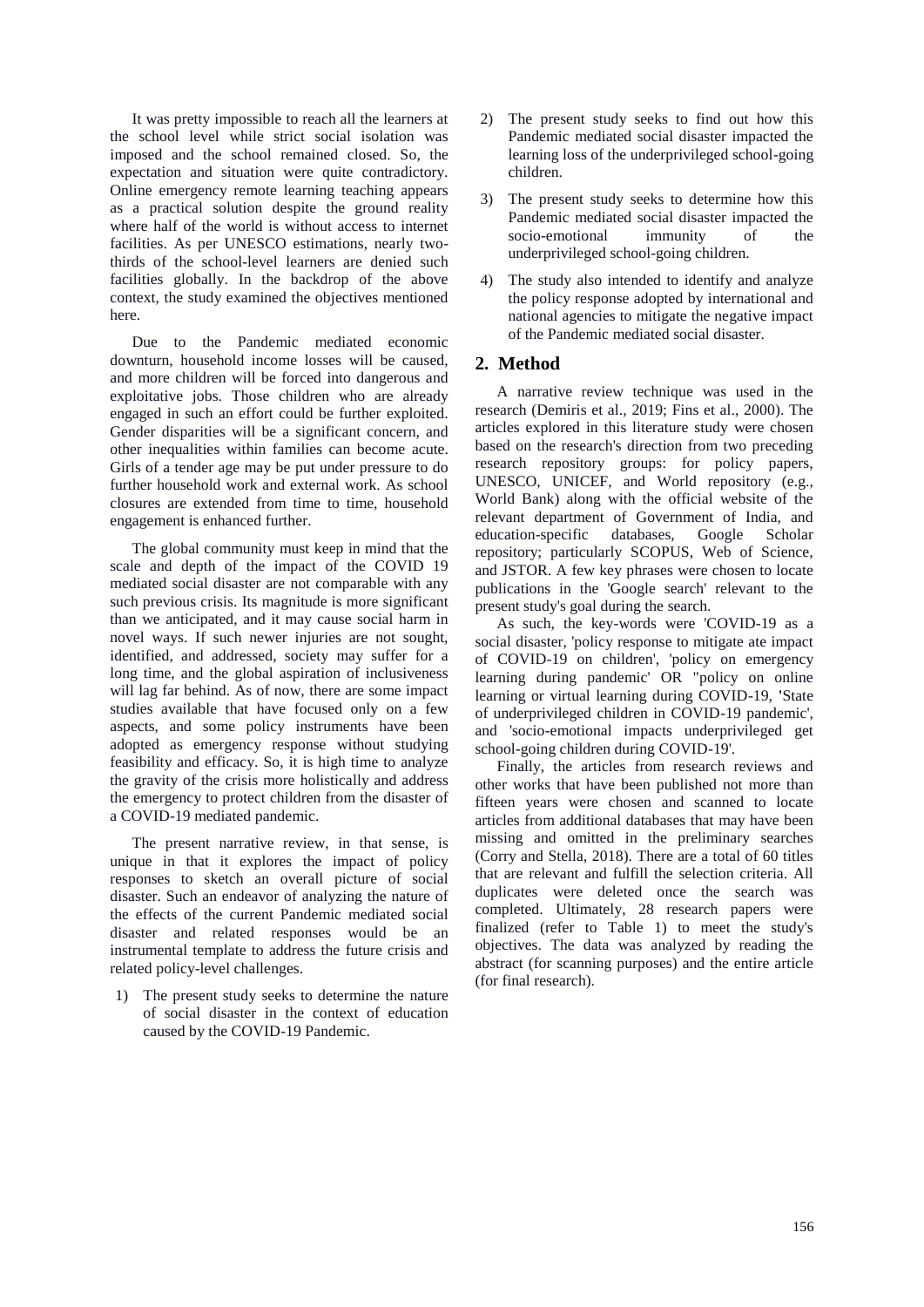**Table 1.** List of Finalized Articles

| Total article selected=60<br>Selected for final study= 28                                      |                                                                                                                                                                                                                                                                                                                      |  |  |  |  |  |  |
|------------------------------------------------------------------------------------------------|----------------------------------------------------------------------------------------------------------------------------------------------------------------------------------------------------------------------------------------------------------------------------------------------------------------------|--|--|--|--|--|--|
| <b>Repository group(s)</b>                                                                     | Author(s)                                                                                                                                                                                                                                                                                                            |  |  |  |  |  |  |
| 1. Policy Papers & related<br>report (13 were selected<br>from a total of 22<br>papers/report) | UNESCO, 2021; United Nations, 2020; ILO & UNICEF, 2020; UNICEF,<br>2020a; UNICEF, 2020b, UNESCO & CDMRP, 2020; MHRD, 2020;<br>MALALA FUND Report, 2020; BBC NEWS, 2020; World Bank, 2020; Sidhu<br>Kanho Birsha University of Purulia (2020) Save the Children, 2016;<br>Committee on the Rights of the Child, 2008. |  |  |  |  |  |  |
| 2. Published research<br>studies (15 were selected)<br>from a total 38 studies)                | Mukherjee, 2021; Kaur & Byard, 2021; de Winter et al., 2020; Correia, 2020;<br>Imran et al, 2020; O'Brien & Tolosa, 2016; Campbell, 2020; Fuhrman et al.,<br>2020; Idris, 2020; Thanthong-Knight, 2020; Sonawane, 2020; Dhenuka, 2020;<br>Reimers and Schleicher, 2020; Torani et.al., 2019; Yakubu & Dasuki, 2019.  |  |  |  |  |  |  |

#### **3. Findings**

The analysis reflected many layers of the crisis. Such a pandemic is very complex for school-going children, and the results are different for different sections of society. No doubt that the underprivileged school-going children are the worst victims. The overall findings may be analyzed in the following subsections:

#### **3.1 Social Disaster caused by Pandemic: Gravity of the crisis**

An endeavor has been made to ascertain the very nature of the pandemic caused by the COVID-19 to address the study's first objective. UNESCO has been apprehending with a projection that nearly 24 million children may not return to education, estimating 190 countries of the world after 2020 due to social disaster caused by the COVID-19 pandemic (United Nations, 2020). The worldwide closure of schools due to the COVID-19 outbreak is unprecedented in history. More than 1.5 billion children and youth are affected by the 188 country-wide closures.

Concerning the pandemic, school closures were implemented ahead of time: closures were implemented in 27 nations before any instances of the virus were reported. Because several countries' schools are planning protracted lockdowns, at least 58 countries and territories have postponed or rescheduled exams, with 11 countries canceling exams entirely. Thus, the school closures have forced school-aged children and adolescents at home, leading to not only creating learning poverty but also resulting in an educational backlog; social and peer support offered by schools, and associated organs have also evaporated (de Winter et al., 2020). Henceforth, education has been jeopardized by such social disasters.

### **3.2 Impact of Pandemic on Education and socio-emotional immunity of Underprivileged Children**

While the documents are analyzed to satisfy the second and third objectives of the present study, it was quite alarming for all stakeholders. The potential losses in learning for today's new generation and the development of their human capital are challenging to comprehend. Many schools are now giving remote learning to their students to reduce these losses. This option, however, is only available to a selected few. Only 30% of low-income nations have implemented a national distance learning platform, even though more than two-thirds of countries have done so. Girls have less access to digital technology than boys, limiting their online learning opportunities and involvement. The digital divide and inequalities have surfaced among students in the backdrop of pandemics (Correia, 2020). Children in informal settlements, camps with little infrastructure, and those without access to the internet are disproportionately affected.

The closing of schools raises several concerns about the vulnerability of students (Imran et al., 2020). Children having legal working age may leave school and enter the workforce with limited knowledge and skills. Children under the age of majority may seek work in informal and home settings, where they are exposed to hazardous and exploitative conditions (Save the Children, 2016). The evidence on the long-term impact, on the other hand, is mixed. According to reports, in Sierra Leone, children had generally returned to school by the end of the Ebola epidemic. This may not be true for those who live in poor households or areas most affected by COVID-19. Parents may not be able to afford to send their children to school, even after classes resume. Slowly but surely, there is more and more evidence that child labor is on the rise during the global school closure.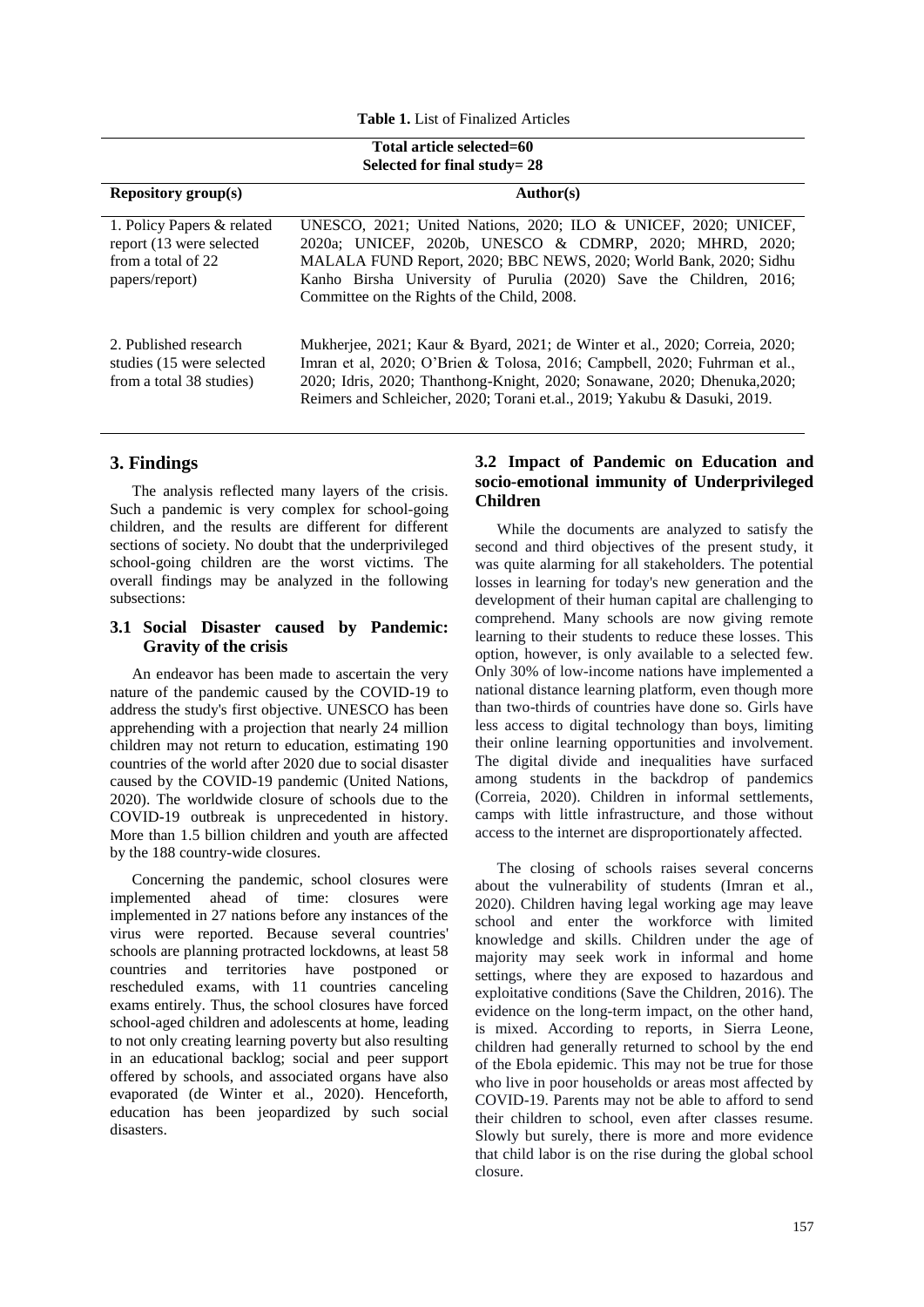The COVID-19 mediated pandemic-induced economic and labor market ramifications are currently wreaking havoc on people's lives and livelihoods. Unfortunately, impoverished families and their youngsters are generally the first victims of the situation, putting many more children at risk of being forced into child labor (Kaur & Byard, 2021). Governments in Malawi closed schools to prevent virus spread, for example. Children, unable to learn, were soon tasked with other duties (ILO & UNICEF, 2020).

As advocated by the UNICEF (2020b) in the draft titled 'Technical Note on Covid-19 and Harmful

Practices,' the impact of pandemic COVID-19 on mental health includes five significant issues. These include the personal stress of the children who became sudden orphans by the death of parents or close ones, and widespread fear and panic exist in the community. Such a situation aggravates fragile mental health, increased use of substances abuse, and deprivation of mental health support services, further upscaling the degree of crisis. The following figure 1, adapted from UNICEF (2020b), reflects the harmful impacts of COVID-19 on school-going children, especially underprivileged ones.



Figure 1. Harmful impacts of the pandemic COVID-19 on mental health

On the same note, UNICEF cautioned about the factors that might contribute to violence towards children**.** Long-term isolation from society and quarantines poses the children and adolescents in conflict and violent in-home. In many cases, it has amplified the probability of sexual exploitation, and the rate of unlawful early marriage increased rapidly. Such confinement increasingly reduces the access to options of social protection and gender-based violence services and support. This is comparable to the Ebola outbreak in West Africa in 2014, when gender-based violence, sexual exploitation, and abuse were more prevalent among women and girls. (O'Brien & Tolosa, 2016).

UNICEF also alarmed the nations that family care for the children is disrupted heavily due to COVID-19 caused by hospitalization and the death of parents or immediate relatives. In case of the sudden death of parents or caregivers, the children and adolescents compelled to live with another family may also enhance the risk of abuse, especially girls are more vulnerable. In a few cases, social stigma may lead to discrimination for individuals and groups suspected of being infected. In many instances, in the south East Asian context, such discrimination aggravates violence against children. In such context, Idris (2020) reported that loss of livelihoods and economic opportunities; increased discrimination against minorities and migrants; school closures; and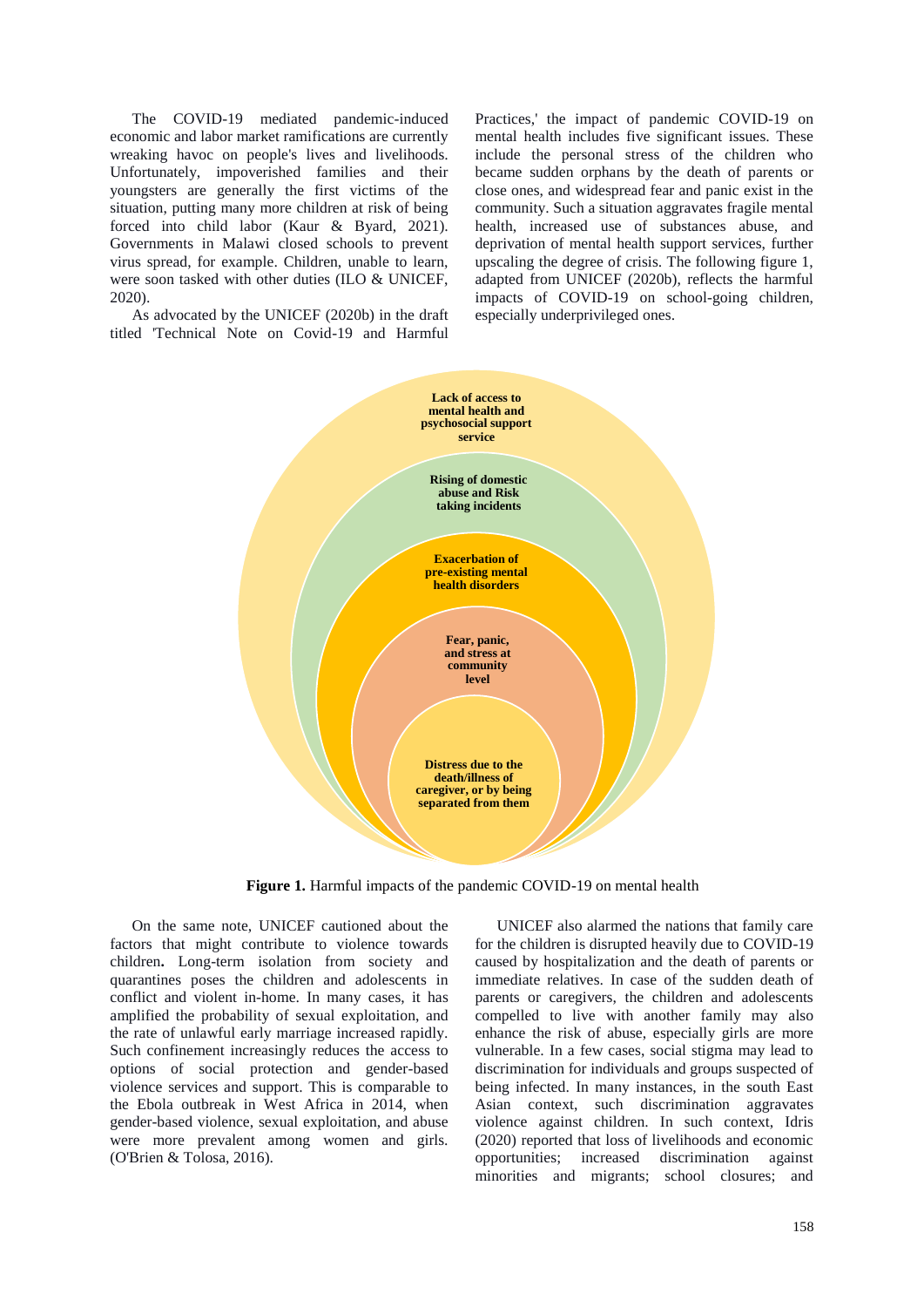heightened financial pressures on families are all (potential) pathways through which the current COVID-19 pandemic could lead to increased enslavement and child labor in the developing world, including in South Asia. Furthermore, it is alarming that children and adolescents of marginalized sections, particularly those with disabilities, are more prone to such offenses.

UNICEF emphatically cautioned that such extended closures of schools in pandemic lead to many adverse consequences, which may include disruption and loss of learning; an increase of permanent dropout as children might have to work or look after sick relatives; rampant incidence of sexual misconduct, marriage much earlier and teenage pregnancy. It has been found from Indian experiences that lack of social interaction among the peers and interruption and, in some cases, discontinuation of other school-based services like including mid-day meals, support to menstruating adolescent girls, and the distribution of nutrition supplements have enhanced the intensity of the crisis. The marginalized section of school-going learners is deprived of any alternative education organized remotely based on the internet and digital gazettes.

Disasters have negatively impacted the children in several ways, and the influence might be genderbased in the backdrop of the severe economic impact of the pandemic. Such implications of the increase of significant drop out are likely to be maximum in the south and West Asia. 'Room to Read' organization conducted a survey involving 28,000 girls in Bangladesh, Cambodia, India, Laos, Nepal, Sri Lanka, Tanzania, and Vietnam to determine the impact of the virus outbreak on girls' education. There was a decline in family income for 42 percent of the girls surveyed, and one in two girls surveyed was at risk of dropping out of school (Thanthong-Knight, R. 2020). Even those who will continue education there will be severe learning loss, particularly in the foundational years. The data shows even before COVID-19 caused the pandemic in India, there were 30 million out-of-school children, and strikingly, 40 % of them were adolescent girls (MALALA FUND Report, 2020). It has been projected that such extension of school closure may cause 10 million secondary school girls to discontinue their education globally, where India will have the lion's share of it. Research reveals that concerning access, diminished or inequitable access to education drives conflict; conflict reduces boys' and girls' access to education differently. Among the marginal section in India, gender bias is more prominent for the students who belong to the poorest class. Those are from either slums of urban or rural areas in terms of access to connectivity and technology. India is already suffering a massive gender gap in terms of mobile and the internet that amounts to nearly 50%. At the same time, recent studies during COVID-19 showed that girls have less access than their counterparts to digital infrastructure (Sonawane, 2020). Such a scenario indicates that it will further disengage girls from enjoying the opportunity of remote learning and widen the gap. Child marriage is highest in India in terms of number, and child Line India has reported in mid-pandemic 17% increase in distress calls related to early marriage in June to July 2020 than the previous year (BBC NEWS, 2020).

The school closure due to COVID-19 caused pandemic has disproportionately affected children who are already suffering from a lot of trouble accessing educational opportunities and therefore are highly vulnerable to exclusion. All children of different marginal groups, including differentially abled children, remotely located students, children of migrant workers, and others who are marginal for several reasons. Therefore, the COVID-19 posed a severe threat to the chances of continuation of education of such borderline children. Pandemic either delimits their opportunity of learning or no education at all. The situation is alarming because the pandemic crisis is accelerating, taking several twists and turns, and school closure is getting extended. Furthermore, it isn't particular whether the schools will bring back all the children even if normalcy is restored in a close quarter. The answer may be no, as there is a high probability that many of them are already engaged in child labor.

### **3.3 Providing Education and Socio Emotional Protection for Underprivileged Children in Emergency: Analysis of Policy Response**

While addressing the third objective of the study, it is found that social science has made us aware that children's physical and emotional dependence on adults is quite natural, and children depend entirely on adults for their protection in the time of emergencies and all kinds of disasters. As we are witnessing natural and artificial disasters in the last few decades, different countries have adopted innovative approaches as 'disaster education programs. Empirical data-based research has come forward with new theoretical postulations which justify the effectiveness of such education programs. Learned children usually have a better perception of the risk of disaster. One such study conducted in Japan by Torani et al. (2019) found that 'there is a direct link between education, increased risk perception, and students' risk reduction measures. Such findings are instrumental in adopting the strategy and planning to provide immunity to underprivileged children from a different perspective.

Empowering children to speculate and acknowledge the significance of preventive measures and preparedness for crisis and thus could transform inert knowledge into working knowledge that they can act with their knowledge. In the context of COVID-19 caused pandemic, 'disaster education'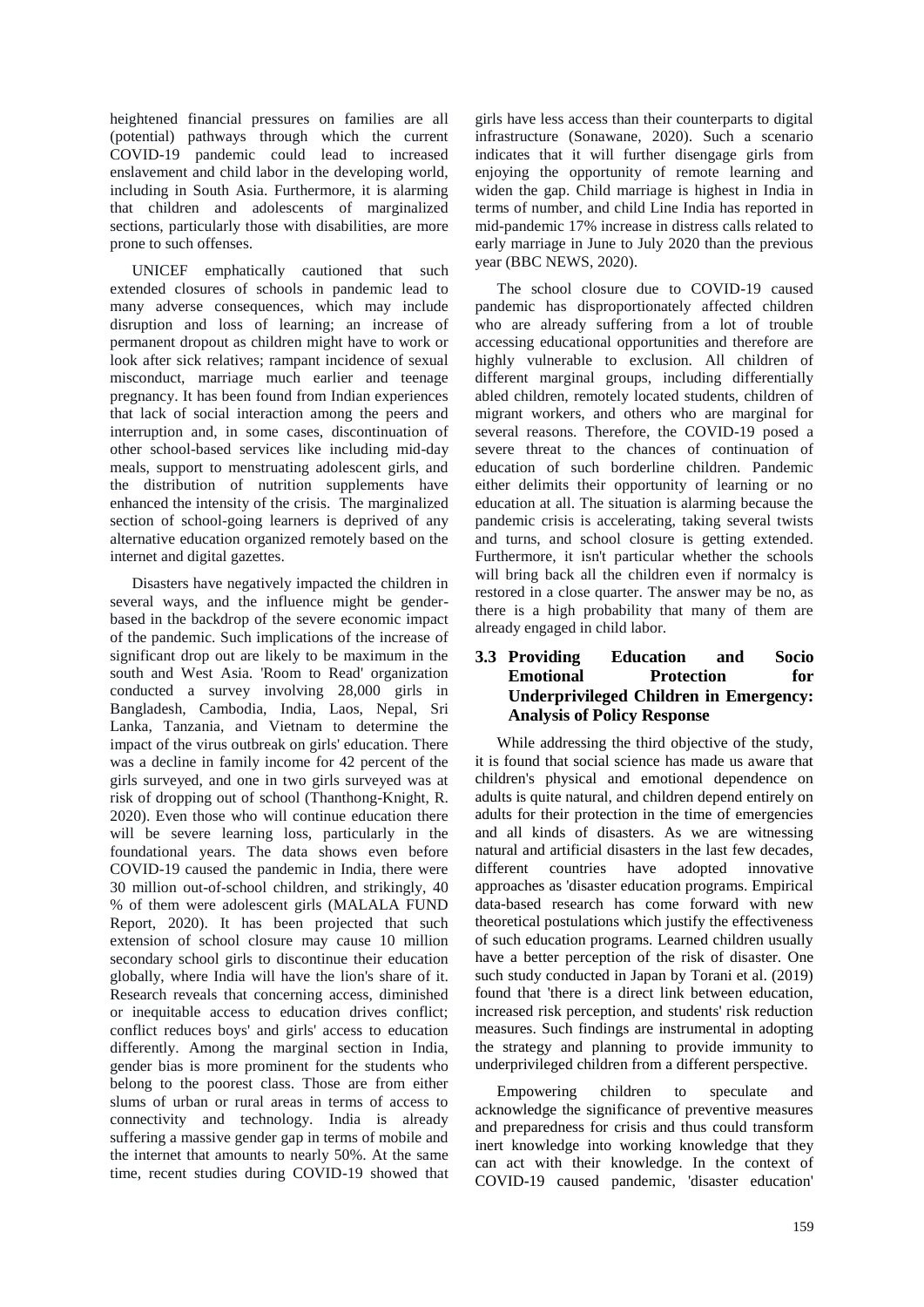should have the potential to enhance the capacity of child resiliency and rapid transmission of information to scale down the risk of disasters in their immediate social unit. Understanding of 'disaster education' is a form of emergency education that suggests that functional benefits during a disaster education starting at a lower age might be effective.

In the policy documents titled 'Protection of Children during the COVID-19 Pandemic', UNICEF (2020a) explicitly recommends the category of incredibly vulnerable children. The advocacies stressed support to children under threat of separation, engaging the local community in developing awareness and combating the stigma. This policy further prioritizes the need for program design that could tackle the internally displaced and migrant refugees. The following figure 2 is a synopsis of the advocacy.



**Figure 2.** Policy of prioritising of action for protection of Children during the COVID-19 Pandemic

World Bank (2020), in their policy advocacy *'15 Ways to Support Young Children and their Families in the COVID-19 Response'*, highlighted vital messages that the early years are an instrumental phase to develop human capital. Hence strategic investments in Early Child Development need to be prioritized within the framework of COVID-19 emergency response. Such endeavor is required to protect young children who are generally vulnerable. This is an effective way to minimize the rate of child deaths and propel economic recovery and productivity in a sustained manner. Because young children are disproportionately at risk, the policy must be prioritized in COVID-19 responses to ensure food security for their families. The recovery from the COVID-19 problem is expected to take longer, and families will suffer significant financial difficulties. Even in severely low-resource settings, it is necessary to develop ways to help parents and caregivers since they are the first-line responders for children's care survival and education. The 15 ways to support young children and families in the COVID-19 response are depicted as:

- 1) Emergency food delivery for pregnant women and small children, including micronutrient and ready-to-use medicinal food supplements.
- 2) During COVID-19, provide health/breastfeeding/care counseling to pregnant women and new mothers.
- 3) Use health and nutrition platforms to spread coping, parenting, and early stimulation messages.
- 4) Encourage family handwashing and hygiene, especially in low-resource situations.
- 5) Specialized childcare and emotional assistance for crisis responders.
- 6) Deliver books, learning materials, and playthings to people's homes or through community resource drops.
- 7) Incorporate early childhood education (ECE) into distant learning programs for primary education.
- 8) Radio, television, the internet, and social media provide educational pleasure for young children.
- 9) When schools reopen, make sure that ECE is included in considerable re-enrollment efforts,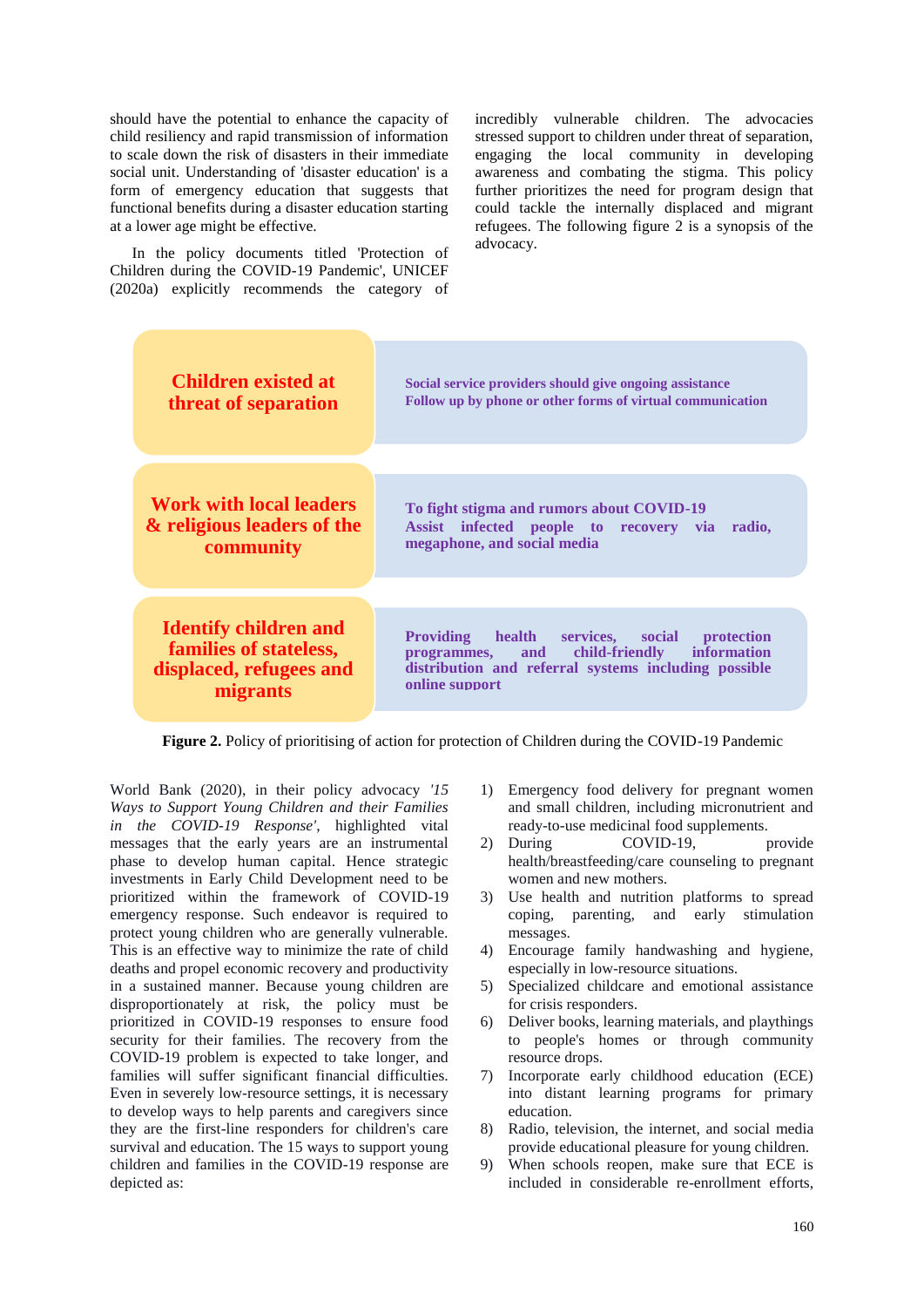that accelerated learning programs for young children are implemented, and that hygiene measures that involve young children are implemented.

- 10) Provide information and resources to encourage ECD through cash transfers, child grants, and social safety nets.
- 11) Provide parents with coping, stress management, and parenting methods via phones, radio, television, the internet, and social media.
- 12) Provide frontline staff with training and information on how to recognize and respond to child protection and mental health concerns.
- 13) Create support services for women and children who are victims of domestic violence.
- 14) Ensure that essential themes relating to nutrition, health, stimulation and learning, violence prevention, and psycho-social support are

included in information campaigns to promote ECD.

15) Agriculture extension programs for young children and their families to provide services and information.

As almost all of the research studies have hinted that the emotional well-being of underprivileged children is at risk in the prevailing pandemic social climate, it is an urgent need to design and implement service programs for protecting their mental health. UNICEF (2020a) urged the following actions with immediate effect, recognizing the urgency of the need for children's socio-emotional protection and children's socio-emotional protection and strengthening child protection and mental health systems at the community level. The following figure adapted from the advocacy of UNICEF is an illustration of focal areas of service design that needed to be implemented.

| Provide instructions on how<br>COVID-19 accurate<br>Teachers and volunteers<br>to adapt child protection<br>protection and safety<br>are equipped with the<br>services when physical<br>messages that reassure,<br>knowledge and skills<br>separation is required.<br>necessary to reduce the risk<br>reduce panic, and<br>encourage adherence to<br>of GBV.<br>Offer advice on how to use<br>health messaging should be<br>digital and virtual<br>provided by schools.<br>School-based complaint<br>environments for<br>and reporting mechanisms<br>psychological support,<br>needed to be make<br>Educating teachers and<br>knowledge, education, and<br>students on how to deal<br>available to students,<br>communication.<br>with social exclusion and<br>including adolescents<br>stigma.<br>Reduce the stigma and<br>social isolation that the<br>pandemic may cause. | <b>Distance protection</b><br>services | <b>Communication</b><br>services | <b>Services against</b><br><b>Gender Based</b><br><b>Violence (GBV)</b> |
|------------------------------------------------------------------------------------------------------------------------------------------------------------------------------------------------------------------------------------------------------------------------------------------------------------------------------------------------------------------------------------------------------------------------------------------------------------------------------------------------------------------------------------------------------------------------------------------------------------------------------------------------------------------------------------------------------------------------------------------------------------------------------------------------------------------------------------------------------------------------------|----------------------------------------|----------------------------------|-------------------------------------------------------------------------|
|                                                                                                                                                                                                                                                                                                                                                                                                                                                                                                                                                                                                                                                                                                                                                                                                                                                                              |                                        |                                  |                                                                         |

**Figure 3.** Children's basic socio-emotional Protection Services at community level with immediate effect

Domestic abuse in China is said to have increased during the country's shelter-in-place requirement, according to Campbell (2020) in his article. In addition, France has reported a 30% increase in domestic violence reports, Brazil estimates a 40–50% upsurge in violence reports, and Italy has reported a rise in domestic violence reports. Writings have appeared in Spain of a tragic domestic violencerelated homicide, a pattern that is unfortunately set to continue worldwide as stress rises and shelter-in-place procedures are extended. The increasing worldwide trend of more domestic violence incidents is anticipated to continue throughout the pandemic, and it may simply be the "tip of the iceberg," as many

victims remain trapped with their abusers and unwilling to report the abuse.

It is time to formulate and adopt the 'Emergency Education Policy.' Education in the emergency came to force in the 1Emergenciesuations' are considered as situations that are either artificial or are natural disasters which suddenly disrupt the ordinary course of life, empathy, and educational opportunities of children. Such adverse conditions, therefore, disrupt delay or deny the right to education. Such emergencies can be indulged by, among other things*,* armed conflicts, post-war social climate, and all types of natural disasters' (Committee on the Rights of the Child, 2008). Education is a human right and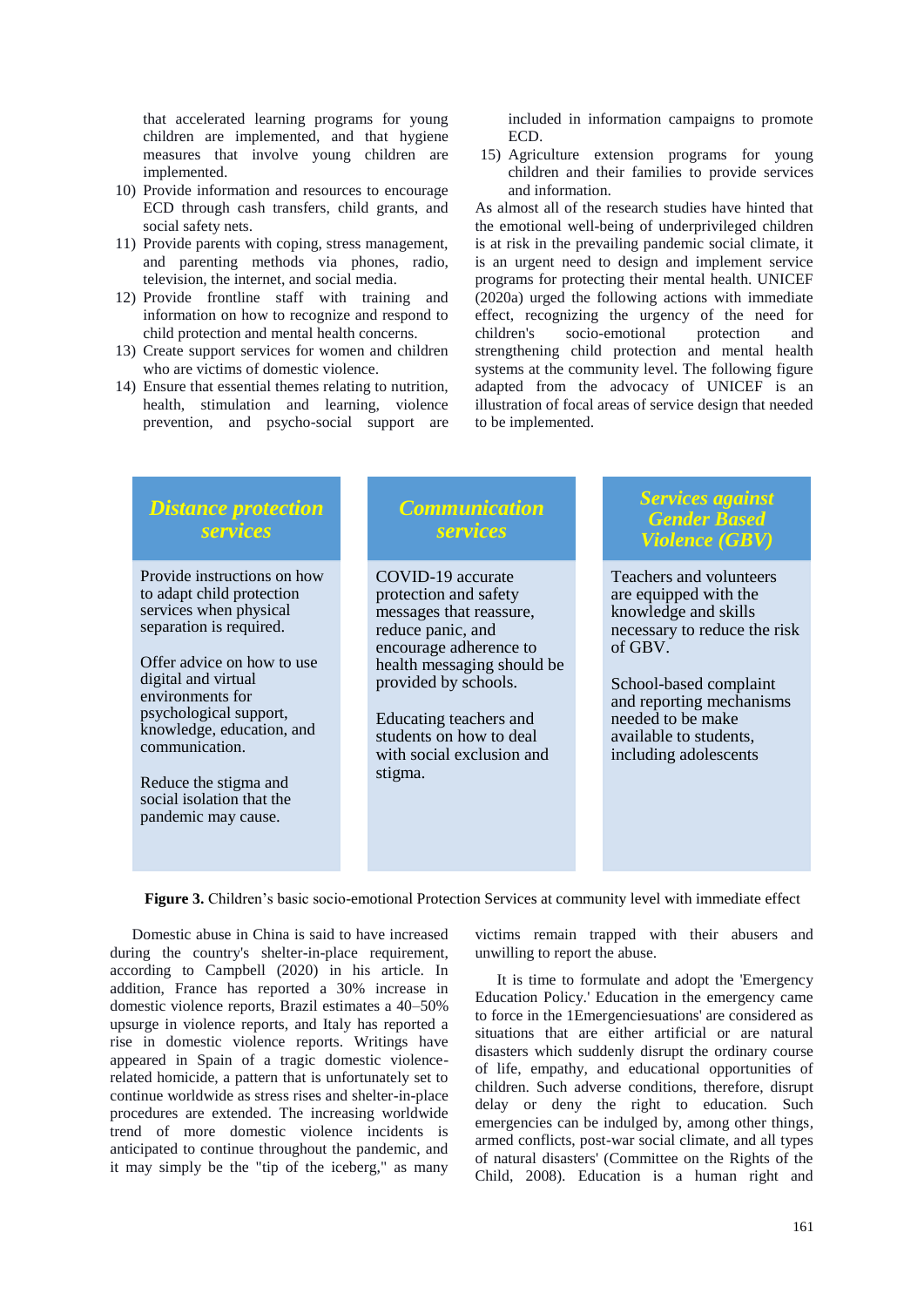therefore must be protected for all children irrespective of social class. But in reality, it has been observed that it became of great significance to protect people's human rights, particularly those already marginalized. It is a bare fact that is shocking that in emergencies, the 'r, right to education is used to deny as observed globally. It is, therefore, collective responsibility for the international community to be active to minimize and alleviate the detrimental effects of emergencies.

In this context, UNICEF (2020a) directives cover-Continued education – partner with the education sector and programs to:

- 1) Provide access to distance education through television, radio, or online learning and virtual platforms.
- 2) Monitor school dropout of girls and ensure their return to school.

In India, the Ministry of Education (MHRD, 2020) announced a policy that states, " to ensure that schoolgoing children have access to education with quality and equity and to minimize the impact of the pandemic on school education across the country." The relevant guideline advocates the necessity of access to digital resources with remote learning facilities. Major policy advocacies as emergency response for continuing education for school children may be summarized as follows:

- 1) Emphasis is given to increasing access to online and digital resources, as well as televisions and radios. Relaxation of detention norms to minimize the dropout rate
- 2) Appropriate authority of state governments is directed to conduct door-to-door surveys to identify children out of school and migrant students.
- 3) A location-specific action plan might be prepared to continue education to compensate for learning loss and ensure quality and equity.
- 4) In every state and union territory, an awareness campaign needs to be launched and conducted enrolment drives to ensure that such children return to the school system.
- 5) During emergency remote learning, teaching while students stay at their home, frequent visits to the children at their home, counseling for the behavioral disorder, and distributing worksheets and other supplementary material to support home-based education are advocated.
- 6) Apart from maximizing the facility of remote learning facilities, it is advisable to arrange the classrooms-on-wheels involving small groups.
- 7) Guidelines for continuing non-residential training through volunteers, local teachers, and community participation have been provided.
- 8) Children with special needs have been in priority so that they can receive home-based educational support. Children with special needs and girl children also are in focus to receive financial aid with volunteers.
- 9) On the assumption of possible challenges that the children might face. At the same time, schools will reopen. There needs to be a plan to offer student orientations to adjust with school climate, grade-appropriate bridge courses, and remedial learning teaching programs to compensate for learning loss.
- 10) A prior plan is ready to teach COVID-19 appropriate behaviors such as wearing masks, physical distancing, hand-washing to tackle the situation.

In reality, these efforts are transmitted partly, and the planning has several limitations in apprehending, foreseeing, and mitigating the crisis.

#### **4. Discussion**

The nature of the impact of the pandemic on education, in general, is critical, diversified, and unique, as reflected in the various research reports. The first objective of the present study, i.e., *"the nature of social disaster in the context of education,"*  has been detailed in the finding section adequately. All other objectives of the study are subsets of this first objective. The analysis of the general impact of the pandemic on education indicates that schooling in general, and public schooling in particular, enjoys much greater appreciation, and the vital need for education is felt by society. In a progressive community, as parents struggle to work with their children at home while schools remain closed, the caretaking role of schools gains prominence.

While young children struggle to learn from home, parents' and caregivers' gratitude for teachers, their skills, and their priceless role in student wellbeing has become critical. As a result of the community's struggle to provide care and protection for their vulnerable children and young people, policymakers and program designers must devise new mechanisms for delivering essential services, ranging from food to education to health care, to mitigate the adversity of a social disaster such as a pandemic, definitely be invaluable for future policy and planning.

India is not only one of the world's most intensely populated areas but also immensely diverse. Mainly this area is unique as cutting edge industries emerged alongside primitive workshops, super-intensive technology-based agriculture exercised alongside traditional farming, and elite educational institutions co-exist with poor-quality schools. There are many billionaires in this region, and at the same time, this area is the home of the most significant number of the poorest commoners. Hence, any standard format of remedies that have been effective in other countries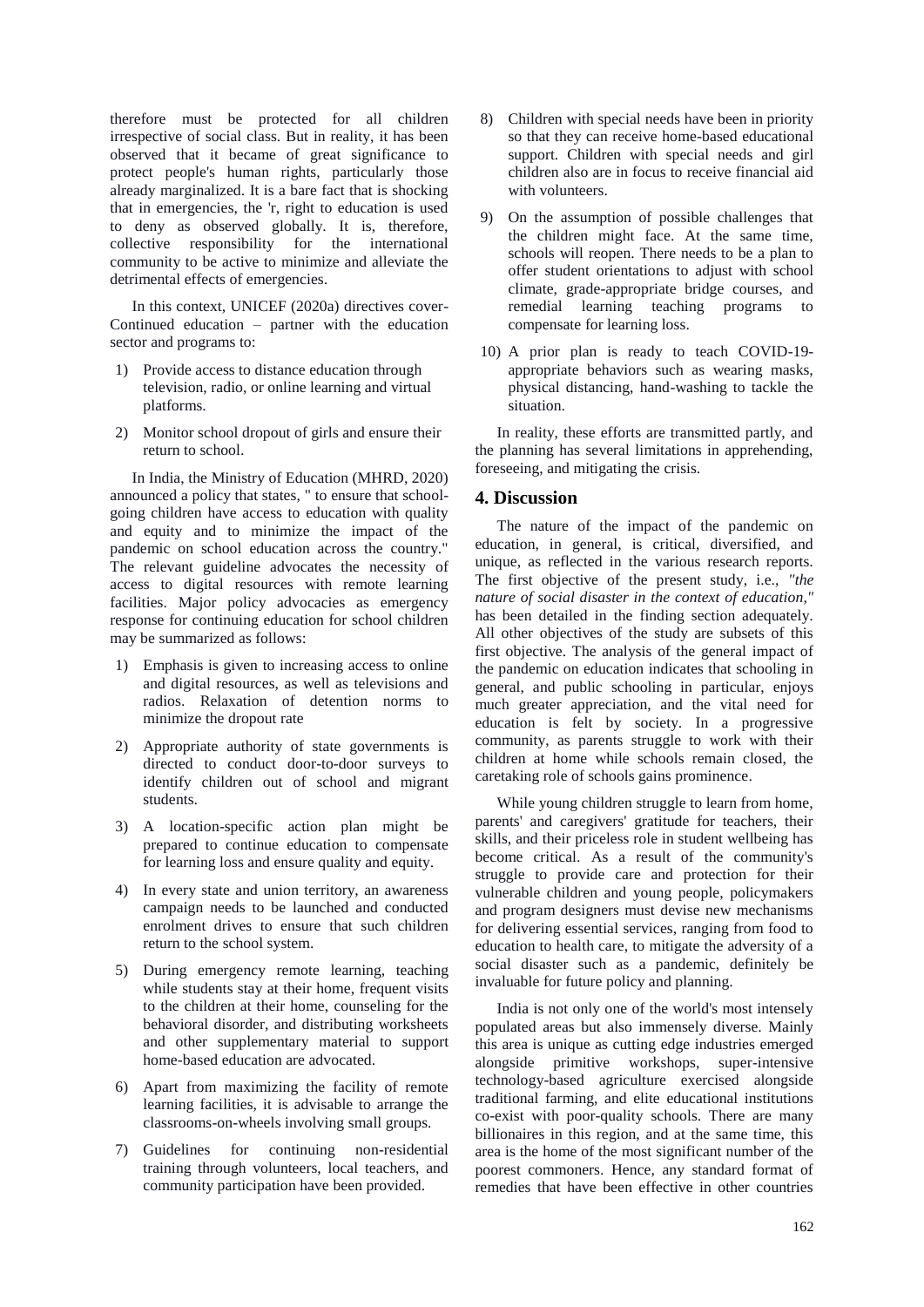may not necessarily be relevant for India in the replicable form in mitigating COVID- 19 Pandemic crisis. Apart from general educational impacts, it needs to discuss the specific areas of concern regarding the current review.

#### *Learning loss of the underprivileged school-going children is the negative outcome of a pandemic caused social disaster:*

In India, the Government of India, the Ministry of Human Resource Development (MHRD), has recommended that schools use digital platforms to communicate with students to compensate for the loss of school hours (MHRD, 2020). A significant number of schools are attempting to implement such a mode of continuation of learning-teaching but failed to get the desired result. However, most government institutions have been unable to reciprocate because most schools lack the technology and equipment needed to provide online instruction, and a large number of teachers are incapable of using the technology that can serve the purpose effectively. On the other hand, the majority of the students are devoid of access to the internet, smartphones, or any appropriate gadget. As a result, the lion's share of the student community at the school level misses the opportunity of getting remote education facilities.

Whatever government agencies made efforts were insufficient and failed to protect school-age children from learning loss. Furthermore, the fragility of commitment to inclusive education became unmasked during school closures in the pandemic. Underprivileged children are denied their opportunity to learn while the emergency learning teaching shifts to a virtual format and is organized remotely.

In emergencies, human rights law remains relevant in all possible contexts. In no way should the human rights of the people be ignored because of conflict-related to war, disease outbreaks, or natural disasters. The broader sense of 'right to education includes the related legislatures too. So, it is the immediate responsibility of the state to respect the international agreements and laws committed to protecting children, especially those who are underprivileged in many ways by the impact of the pandemic caused by COVID-19.

Now, naturally, the question arises: how far is the global standard of school education resilient? And the more pertinent question is whether policymakers on a global scale will be able to design a school system from such experience of a pandemic that will be stronger than before? What kind of components need to be included in powering up the school system? All these questions are generated from the findings as they have shown the lack and inadequacies.

*Socio-emotional immunity of the underprivileged school-going children during school closure:* 

Globally, the COVID-19 is making the schoolgoing children and adolescent population nervous and pushing them into a state of alarming stress leading to depression, anxiety, panic, and disappointment. They are showing weakness, fatigue, poor sleep (Mukherjee, 2021). Therefore, lack of socioemotional immunity emerged as a significant concern. In the Indian context, apart from education, students are providing critical social exemption and other resources through the agency of school. Hence, such closure of schools suspended teaching-learning and these resources of survival instead of raising the vulnerability of the underprivileged children. So, the governments have to respond to make the facility of Food and Cash transfer programs. It is time to overcome the barriers while accessing all emergency resources by discarding the constraints of such programs as Direct Cash Transfers (DCT). There should be a review of policies to promote access to funds outside the populations' habitual place of residence. There is a need to devise a mechanism to ensure the rights of a child by informing families, teachers, health and other community workers on how to identify and respond to those children, especially for those at increased risk of separation, including those with disabilities, due to death or any other crisis in the family. Protecting food, health, and mental wellbeing for the underprivileged school children deprived because of school closure is a crucial and sensitive task. Hence, promoting women's and girls' leadership in health programming should be prioritized to ensure that COVID-19 prevention and control measures do not exacerbate harmful gender inequalities and social norms; and ensure that all COVID-19-related funding proposals and data analyses take age, gender, and sex effects into account (Fuhrman et al., 2020).

#### *Policy response adopted to mitigate the negative impact of the pandemic mediated social disaster:*

There are positive stories too, which need to be documented and showcased as best practices for future crises. Few instances of innovations adopted in such an emergency may be pertinent to mention here. In the context of the pandemic, shifting education to a compulsive virtual setting by technology integration was a natural response (Yakubu & Dasuki, 2019). Teachers have tried their best to continue teachinglearning with whatever technology, skill & technopedagogical knowledge available to them. But the major challenge is digital-divide. As a significant section was deprived of the internet and smartphones, the teachers and the organizations working in education had adopted a lot of unique and innovative methods in handling the crisis at the ground level. Here, one of such innovations is mentioned as a case study. Dhenuka (2020) reported that in a survey conducted by i-Saksham, only 50 percent of the 500 families included in the study had reported having smartphones with internet facilities. Compared to 100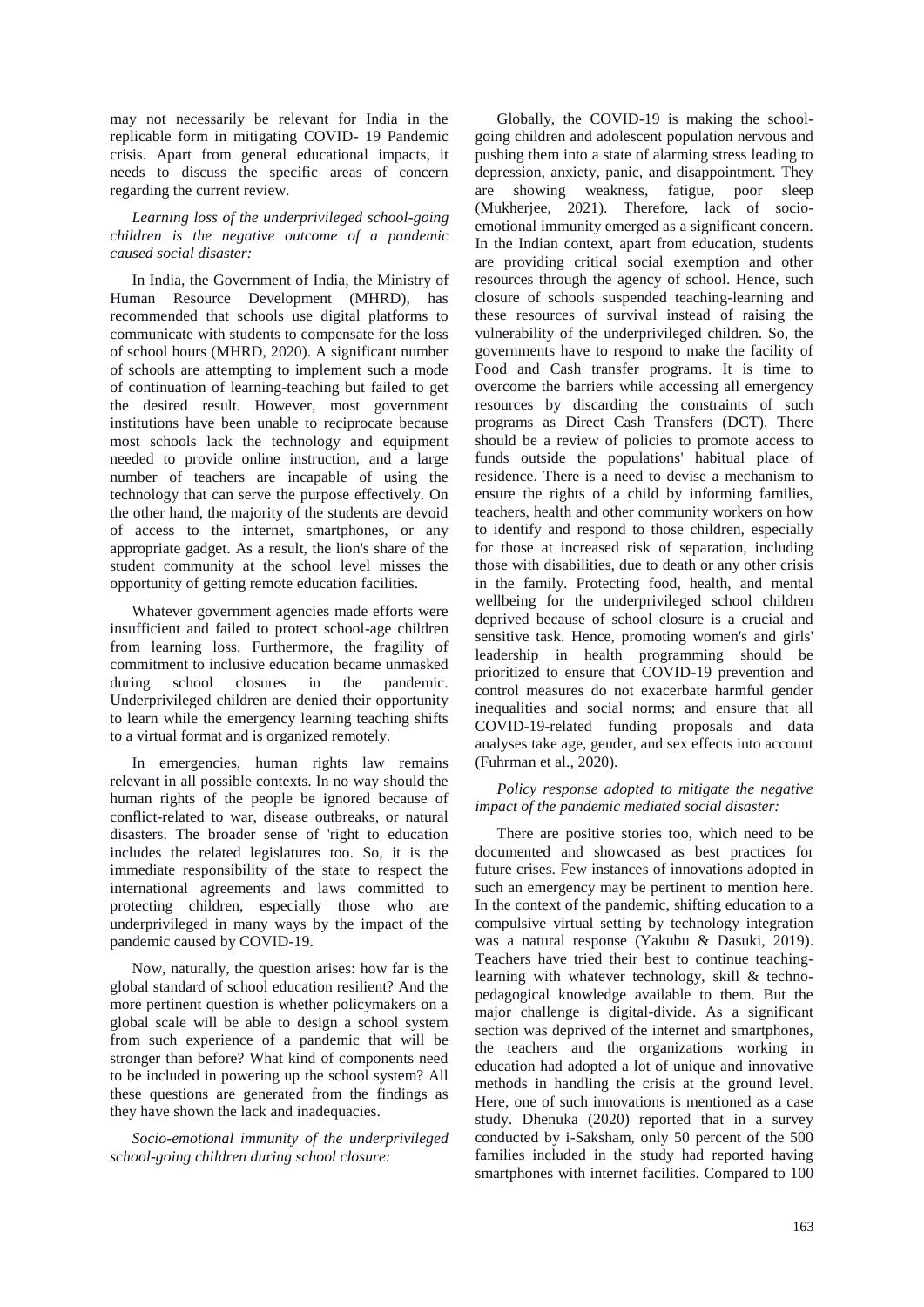percent, families had a primary phone at home. As an interesting case study with this in mind, Alka, a rural community education leader from Farda, in Munger district, Bihar, has started using regular conference calls to teach children of the surrounding villages. Such new-age youth from the community appeared as a front runner in crisis, who are trained to provide supplementary teaching assistance at local government schools.

Considering the ground-level reality utilizing the availability of primary phones, the enthusiastic education leader Alka reads stories to her students. It provides relevant assignments in the manner the children can do at home. For example, her designed assignments cover such as counting utensils to improve numeracy skills. Apart from that, she tries to deploy a trans-generational learning model by encouraging older family members like grandparents to conduct story-telling sessions to enhance language learning. This is a unique case study of how youth leadership can make a resilient community. And it has been found that community engagement can improve the delivery of public services, especially the continuation of education for children of a disadvantaged group.

In the Purulia district of West Bengal, 'Nityananda Gyanbani Community Radio Station' in collaboration with Sidhu Kanho Birsha University of Purulia (2020) [\(https://bityl.co/6mhp\)](https://bityl.co/6mhp) stretched informal class from higher education school students, and their program was also having the scope of interaction through phone-in facility. Radio as technology has the unique capacity to reach people, and it could be easily adapted to meet the contextual needs of its target population. The local histories, folktales and fables, folk songs, and stories of local artisan were used as content and medium for joyful constructivist learning in such a time of social disaster.

It is the responsibility of educational planners and managers to learn from experience and society's feelings that the need for a strong and inclusive public education system is essential for the community's short- and long-term recovery. This could only be done by adapting befitting policies toward poweredup schools. The concept of a powered-up school puts a 'strong public school" at the center of a community and leverages the most effective partnerships. Such strong partnership-based networks add fuel to the school system that helps learners grow and develop a broad range of competencies and skills in and out of school. The policy of electrifying schools requires assistance, including technology for engaging the community, from parents to employers, to reinforce, supplement, and bring to life learning experiences in and out of the classroom. In such a powered school system, children's learning would complement and support teachers and support children's healthy physical and emotional development.

# **5. Conclusions**

The differential impact of the disaster caused by COVID-19 on society demands an acknowledgment and appropriate policy response. There is a tremendous possibility that many children would emerge as victims of such tragedy posed by pandemic COVID-19. So, it is high time to rethink adopting a new locally appropriate emergency policy and mechanism to address the gravity of the crisis.

Children's right to free and compulsory education act (2009) came into effect in April 2010 in India. It was a pre-pandemic legal instrument meant for ensuring elementary education by the global policy commitment. But the pandemic has posed many questions about the existing modalities of implementation of this instrument through the program's current design as the conventional learning teaching is being challenged. It is time for global governance to redefine the right of education, keeping in mind the opportunity of accessibility of digital gadgets and internet connectivity, in particular for developing countries. Apart from that, the stakeholders of education, particularly school education, need to exercise extensively to create a framework so that the existing gap of access and usage of technology both for learners and teachers could be addressed. Government authority has many roles to play in this context. On the other hand, teachers' capacity to compensate for the pedagogical skill gap is also a pertinent area that demands policy intervention.

All the existing programs implemented for school children, especially underprivileged sections for social and emotional protections, are found to be inadequate in such gravity of the crisis. Hence reframing of policy for such socio-emotional immunity is needed of the time. The changing landscape of education and the fragility of societal structure indicate the necessity of better and effective policy intervention and implementations for underprivileged school-going children at the global, regional and local level.

### **References**

- Acosta, P. (2011). Female migration and child occupation in rural El Salvador. *Population Research and Policy Review*, *30*(4), 569-589. <http://dx.doi.org/10.1007/s11113-011-9201-x>
- BBC News. (2020). *India's Covid crisis sees rise in child marriage and trafficking*. https://www.bbc.com/news/world-asia-india-54186709#product-navigation-more-menu.
- Campbell, A. M. (2020). An increasing risk of family violence during the Covid-19 pandemic: Strengthening community collaborations to save lives. *Forensic science international: reports*, *2*,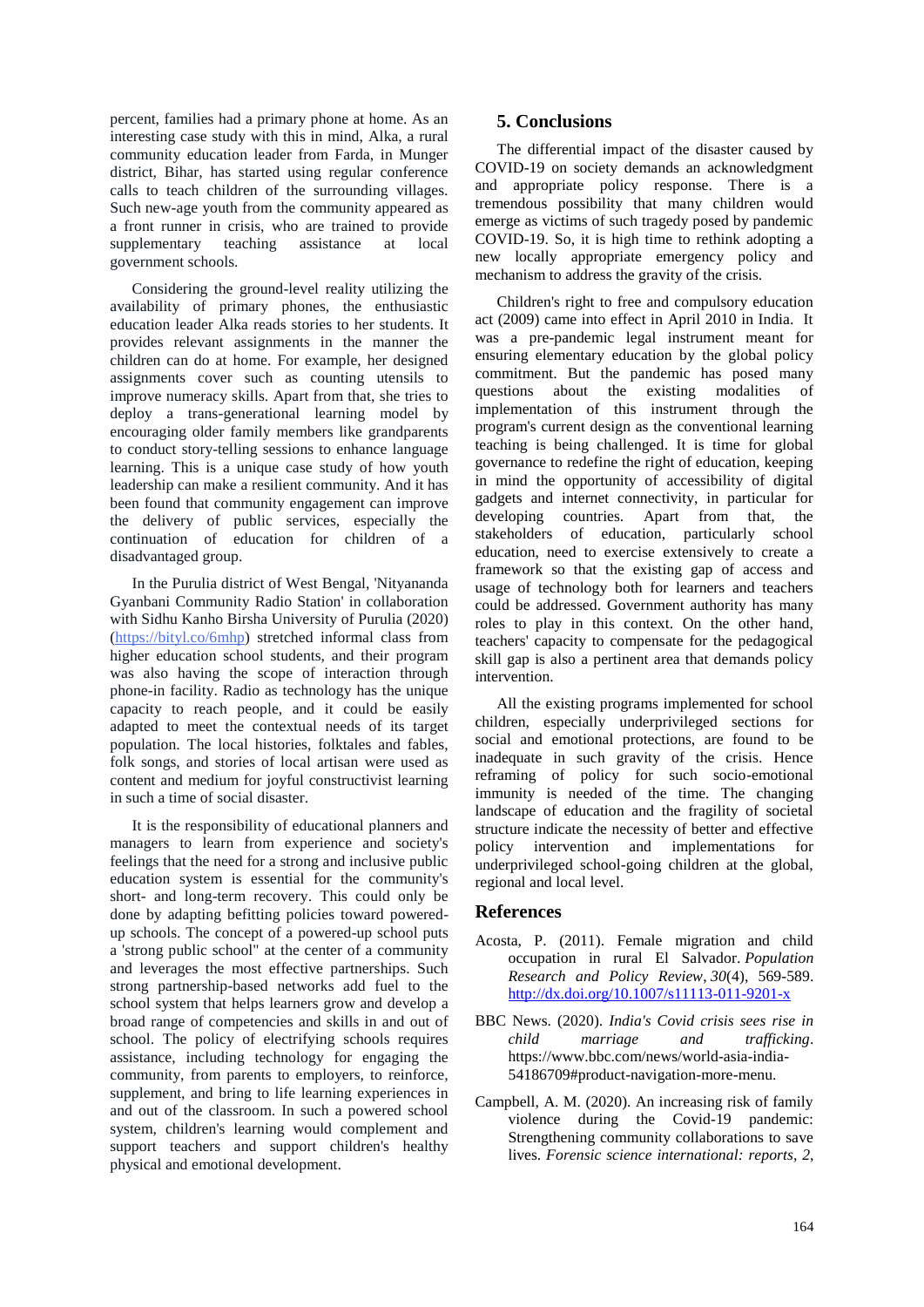100089.

#### <https://doi.org/10.1016/j.fsir.2020.100089>

- Committee on the Rights of the Child. (2008). *Report of the Committee on the Rights of the Child on its General Discussion on the Right of the Child to Education in Emergencies Situation*. https://www.right-toeducation.org/resource/report-committee-rightschild-its-general-discussion-right-childeducation-emergencies
- Correia, A. P. (2020). Healing the Digital Divide During the COVID-19 Pandemic. *Quarterly Review of Distance Education*, *21*(1). 13-21.
- Corry, M., & Stella, J. (2018). Teacher self-efficacy in online education: a review of the literature. *Research in Learning Technology*, 26. [https://doi.org/10.25304/rlt.v26.2047.](https://doi.org/10.25304/rlt.v26.2047)
- de Winter, J.P., de Winter, D., Bollati, V., Milani, G.P. (2020)*.* A safe flight for children through COVID-19 disaster: keeping our mind open!. *Eur J Pediatric* 179 (8), 1175–1177 [https://doi.org/10.1007/s00431-020-03668-7.](https://doi.org/10.1007/s00431-020-03668-7)
- Demiris, G., Oliver, D. P., & Washington, K. T. (2019). Defining and analyzing the problem. *Behavioral intervention research in hospice and palliative care*, 27-39.
- Dhenuka**,** R. (2020), *Technical difficulties*, idr**.**  [https://idronline.org/ground-up-stories/technical](https://idronline.org/ground-up-stories/technical-difficulties/?utm_source=facebook&utm_medium=paidsocial&utm_campaign=lpviews&utm_covid-19-gu-technical-difficulties)[difficulties/?utm\\_source=facebook&utm\\_mediu](https://idronline.org/ground-up-stories/technical-difficulties/?utm_source=facebook&utm_medium=paidsocial&utm_campaign=lpviews&utm_covid-19-gu-technical-difficulties) [m=paidsocial&utm\\_campaign=lpviews&utm\\_co](https://idronline.org/ground-up-stories/technical-difficulties/?utm_source=facebook&utm_medium=paidsocial&utm_campaign=lpviews&utm_covid-19-gu-technical-difficulties) [vid-19-gu-technical-difficulties](https://idronline.org/ground-up-stories/technical-difficulties/?utm_source=facebook&utm_medium=paidsocial&utm_campaign=lpviews&utm_covid-19-gu-technical-difficulties)
- Dinkelman, T., & Mariotti, M. (2016). The long-run effects of labor migration on human capital formation in communities of origin. *American Economic Journal: Applied Economics*, *8*(4), 1- 35. https://doi.org/ 10.1257/app.20150405
- Fins, J. J., Guest, R. S., & Acres, C. A. (2000). Gaining insight into the care of hospitalized dying patients: an interpretative narrative<br>analysis. Journal of pain and symptom analysis. Journal of pain and *management*, *20*(6), 399-407. [https://doi.org/10.1016/S0885-3924\(00\)00220-7.](https://doi.org/10.1016/S0885-3924(00)00220-7)
- Fuhrman, S., Kalyanpur, A., Friedman, S., & Tran, N. T. (2020). Gendered implications of the COVID-19 pandemic for policies and programmes in humanitarian settings. *BMJ global health*, *5*(5), e002624. [http://dx.doi.org/10.1136/bmjgh-2020-](http://dx.doi.org/10.1136/bmjgh-2020-002624) [002624.](http://dx.doi.org/10.1136/bmjgh-2020-002624)
- Idris, I. (2020). *Impact of COVID-19 on child labour in South Asia. K4D Helpdesk Report 819*. Brighton, UK: Institute of Development Studies. https://opendocs.ids.ac.uk/opendocs/handle/20.5 00.12413/15448
- ILO & UNICEF. (2020). *Covid-19 and Child Labour: A Time of Crisis: A Time to Act*.

[https://www.unicef.org/sites/default/files/2020-](https://www.unicef.org/sites/default/files/2020-06/COVID-19-and-Child-labour-2020.pdf) [06/COVID-19-and-Child-labour-2020.pdf](https://www.unicef.org/sites/default/files/2020-06/COVID-19-and-Child-labour-2020.pdf)

- Imran, N., Zeshan, M., & Pervaiz, Z. (2020). Mental health considerations for children & adolescents in COVID-19 Pandemic. *Pakistan journal of medical sciences*, *36*(COVID19-S4), S67–S72. [https://dx.doi.org/10.12669%2Fpjms.36.COVID](https://dx.doi.org/10.12669%2Fpjms.36.COVID19-S4.2759) [19-S4.2759](https://dx.doi.org/10.12669%2Fpjms.36.COVID19-S4.2759)
- India Today. (2021). *Education ministry releases guidelines to identify and educate migrant children*. https://www.indiatoday.in/educationtoday/news/story/education-ministry-releasesguidelines-to-identify-and-educate-migrantchildren-1757685-2021-01-10
- Kaur, N., & Byard, R. W. (2021). Prevalence and potential consequences of child labour in India and the possible impact of COVID-19–a contemporary overview. *Medicine, Science and the Law*, 61(3), 208–214. [https://doi.org/10.1177%2F0025802421993364.](https://doi.org/10.1177%2F0025802421993364)
- Laframboise, N., & Loko, B. (2012). *Natural disasters: Mitigating impact, managing risks*  (IMF Working Paper, No. 12/245). [https://www.imf.org/external/p](https://www.imf.org/external/)ubs/ft/wp/2012/w p12245.pdf
- MALALA FUND Report, 2020. <https://malala.org/countries/india>
- MHRD. (2020). National Education Policy 2020. [https://www.education.gov.in/sites/upload\\_files/](https://www.education.gov.in/sites/upload_files/mhrd/files/NEP_Final_English_0.pdf) [mhrd/files/NEP\\_Final\\_English\\_0.pdf.](https://www.education.gov.in/sites/upload_files/mhrd/files/NEP_Final_English_0.pdf)
- Mukherjee, M. (2020). Challenges of Mental Wellbeing of Digital Native Adolescent: Promotion of Mental Health. *BL College Journal*, 2 (1). 28-46.
- Mukherjee, M. (2021). Impact of COVID-19 Pandemic on Adolescent Mental Health: A Brief Review. *BL College Journal*, III (I), 186-195. https://www.blcollege.edu.bd/wpcontent/uploads/2021/08/1628410017923\_BLC-Journal-Book-For-Online-All.pdf#page=187.
- O'Brien, M., & Tolosa, M. X. (2016). The effect of the 2014 West Africa Ebola virus disease epidemic on multi-level violence against women. *International Journal of Human Rights in Healthcare*, 9(3), 151-160. [https://doi.org/10.1108/IJHRH-09-2015-0027.](https://doi.org/10.1108/IJHRH-09-2015-0027)
- Oxford Poverty and Human Development Initiative (2018). *Global Multidimensional Poverty Index 2018: The Most Detailed Picture to Date of the World's Poorest People*, University of Oxford, UK. https://ophi.org.uk/wp-content/uploads/G-MPI\_2018\_2ed\_web.pdf.
- Reimers, F. M., & Schleicher, A. (2020). *A framework to guide an education response to the COVID-19 Pandemic of 2020.* OECD.